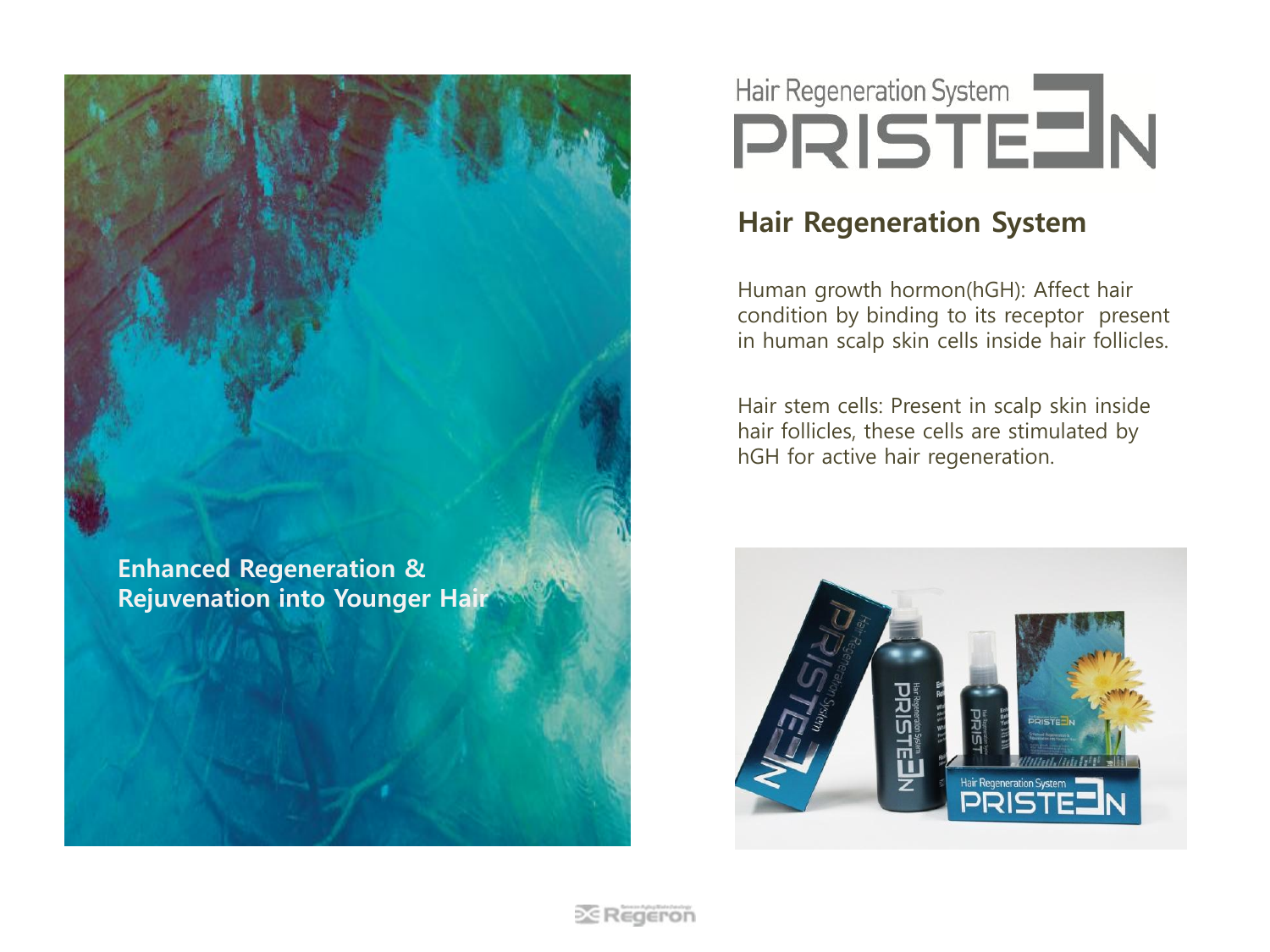

### ■ hGH Receptor

hGH receptors are present abundantly in the entire scalp epidermal tissues surrounding hair follicles such as the epidermal basal layer, the sebaceous gland, and hair follicle matrix.

### ■ Hair Stem Cells

Present in the scalp hair follicle are multi-potent stem cells that can supply new cells to the scalp epidermis, sebaceous glands, and hair follicle matrix.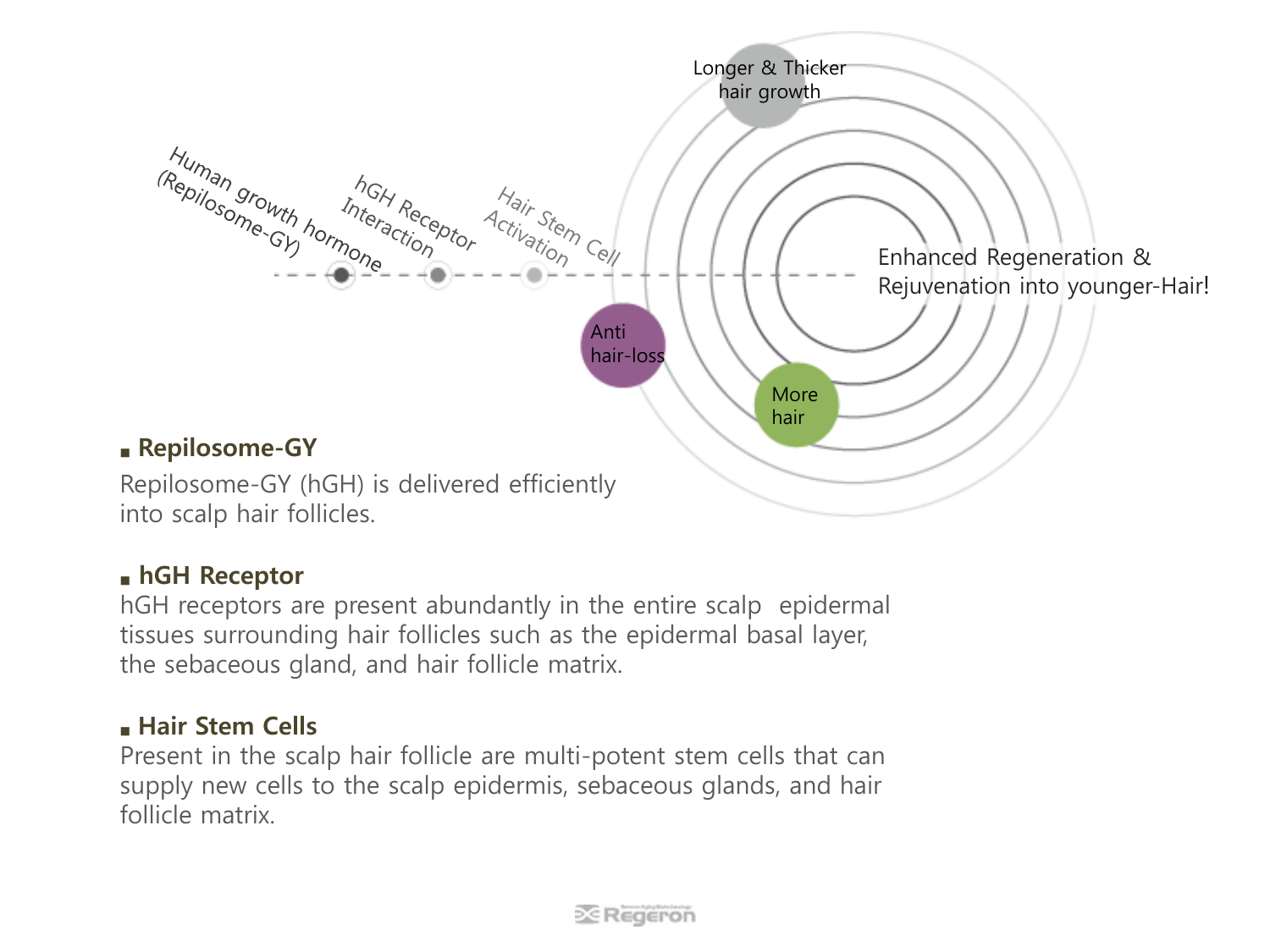# Clinical Test

Treatment: One time/day (night) **Material: PRISTEEN** Country: (Shampoo + Tonic) Japanese



13 Aug. 2011

Sex: Male

Age:



28 Oct. 2011

Treatment: One time/day(night) Material: PRISTEEN Tonic only

Country : Japanese Sex : Female Age : over 50



Middle 40's **Before** 2 months after





10 Nov. 2011

Our test of Pristeen confirmed its ability to increase hair number as well as its potential to enhance hair thickness and length.